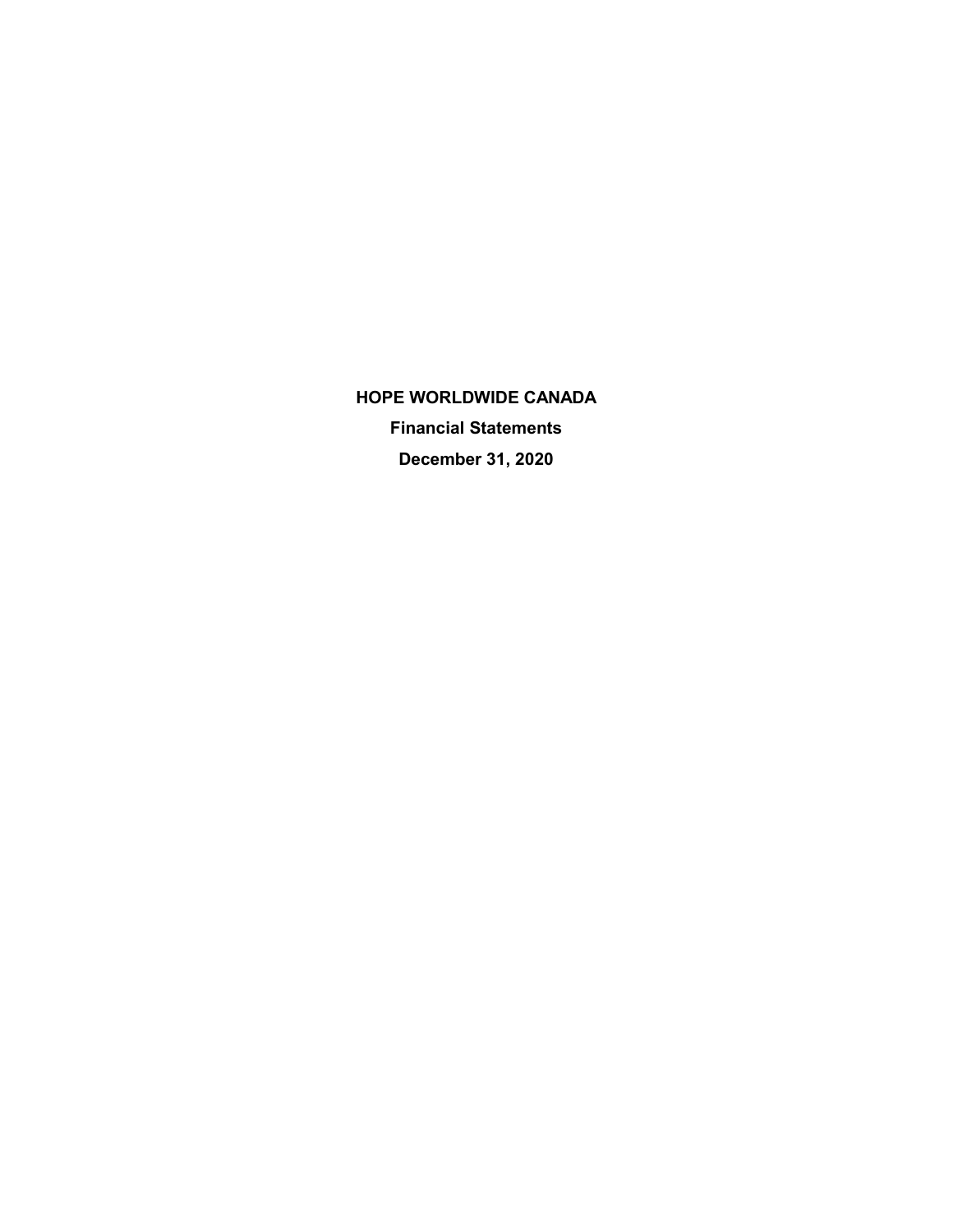|                                         | Page     |
|-----------------------------------------|----------|
| INDEPENDENT AUDITOR'S REPORT            | $1 - 2$  |
| <b>FINANCIAL STATEMENTS</b>             |          |
| <b>Statement of Financial Position</b>  | 3        |
| Statement of Changes in Net Assets      | 4        |
| Statement of Receipts and Disbursements | $5 - 6$  |
| <b>Statement of Cash Flows</b>          | 7        |
| Notes to Financial Statements           | $8 - 11$ |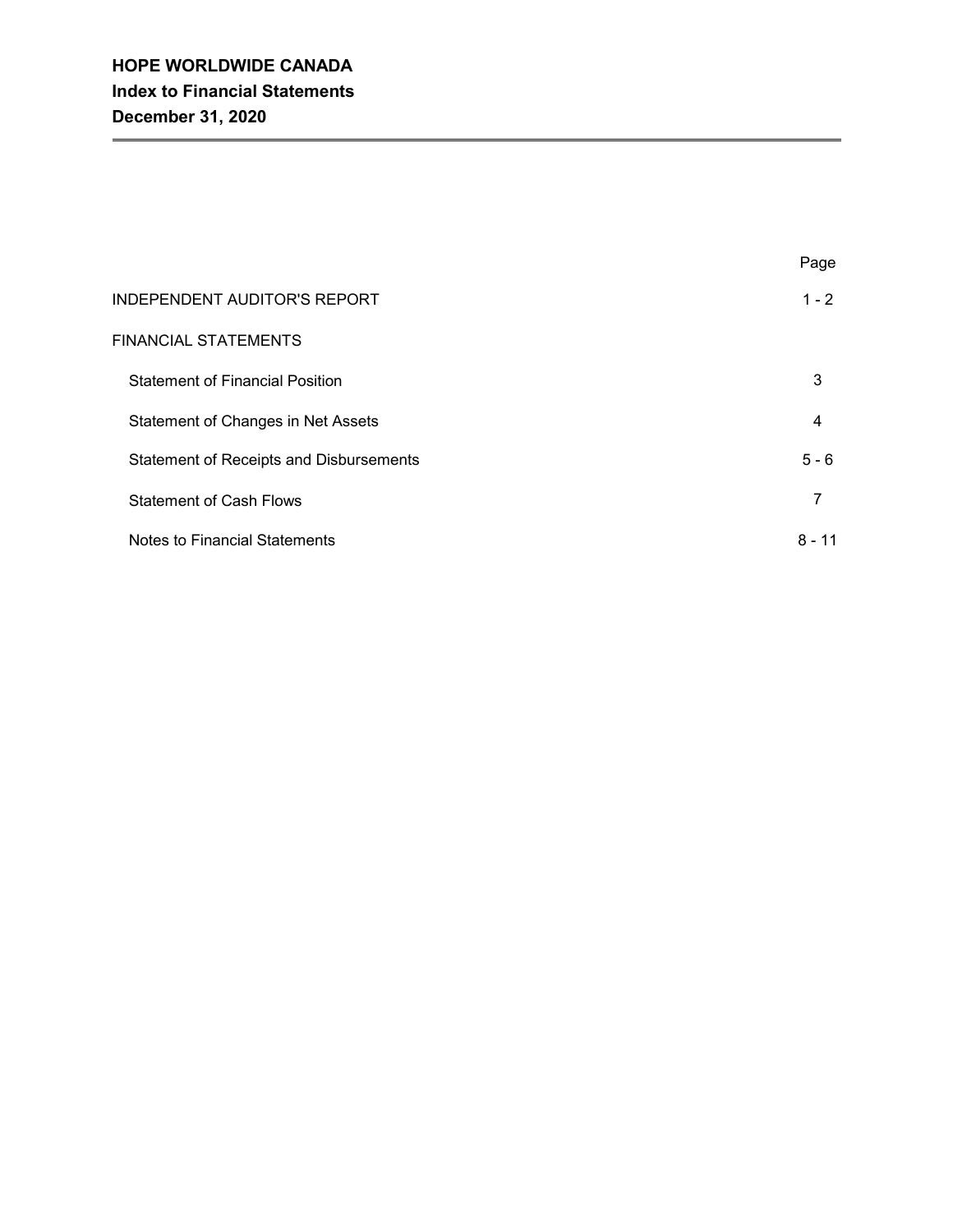

ENT Vaughan LLP 70 Silton Road, Unit 9 Vaughan, Ontario L4L 8B9

T: 905 265 8400 F: 905 265 8277 www.entAccountants.com

## **INDEPENDENT AUDITOR'S REPORT**

To the Members of HOPE Worldwide Canada

#### *Qualified Opinion*

We have audited the financial statements of HOPE Worldwide Canada (the Organization), which comprise the statement of financial position as at December 31, 2020, and the statements of changes in net assets, receipts and disbursements and cash flows for the year then ended, and notes to the financial statements, including a summary of significant accounting policies.

In our opinion, except for the possible effects of the matter described in the *Basis for Qualified Opinion* section of our report, the accompanying financial statements present fairly, in all material respects, the financial position of the Organization as at December 31, 2020, and the results of its operations and cash flows for the year then ended in accordance with Canadian accounting standards for not-for-profit organizations (ASNPO).

#### *Basis for Qualified Opinion*

In common with many not-for-profit organizations, the Organization derives revenue from fundraising activities the completeness of which is not susceptible to satisfactory audit verification. Accordingly, verification of these revenues was limited to the amounts recorded in the records of the Organization. Therefore, we were not able to determine whether any adjustments might be necessary to fundraising revenue, excess of revenues over expenses, and cash flows from operations for the year ended December 31, 2020, current assets and net assets as at December 31, 2020.

We conducted our audit in accordance with Canadian generally accepted auditing standards. Our responsibilities under those standards are further described in the *Auditor's Responsibilities for the Audit of the Financial Statements* section of our report. We are independent of the Organization in accordance with ethical requirements that are relevant to our audit of the financial statements in Canada, and we have fulfilled our other ethical responsibilities in accordance with these requirements. We believe that the audit evidence we have obtained is sufficient and appropriate to provide a basis for our qualified audit opinion.

#### *Responsibilities of Management and Those Charged with Governance for the Financial Statements*

Management is responsible for the preparation and fair presentation of the financial statements in accordance with ASNPO, and for such internal control as management determines is necessary to enable the preparation of financial statements that are free from material misstatement, whether due to fraud or error.

In preparing the financial statements, management is responsible for assessing the Organization's ability to continue as a going concern, disclosing, as applicable, matters related to going concern and using the going concern basis of accounting unless management either intends to liquidate the Organization or to cease operations, or has no realistic alternative but to do so.

Those charged with governance are responsible for overseeing the Organization's financial reporting process.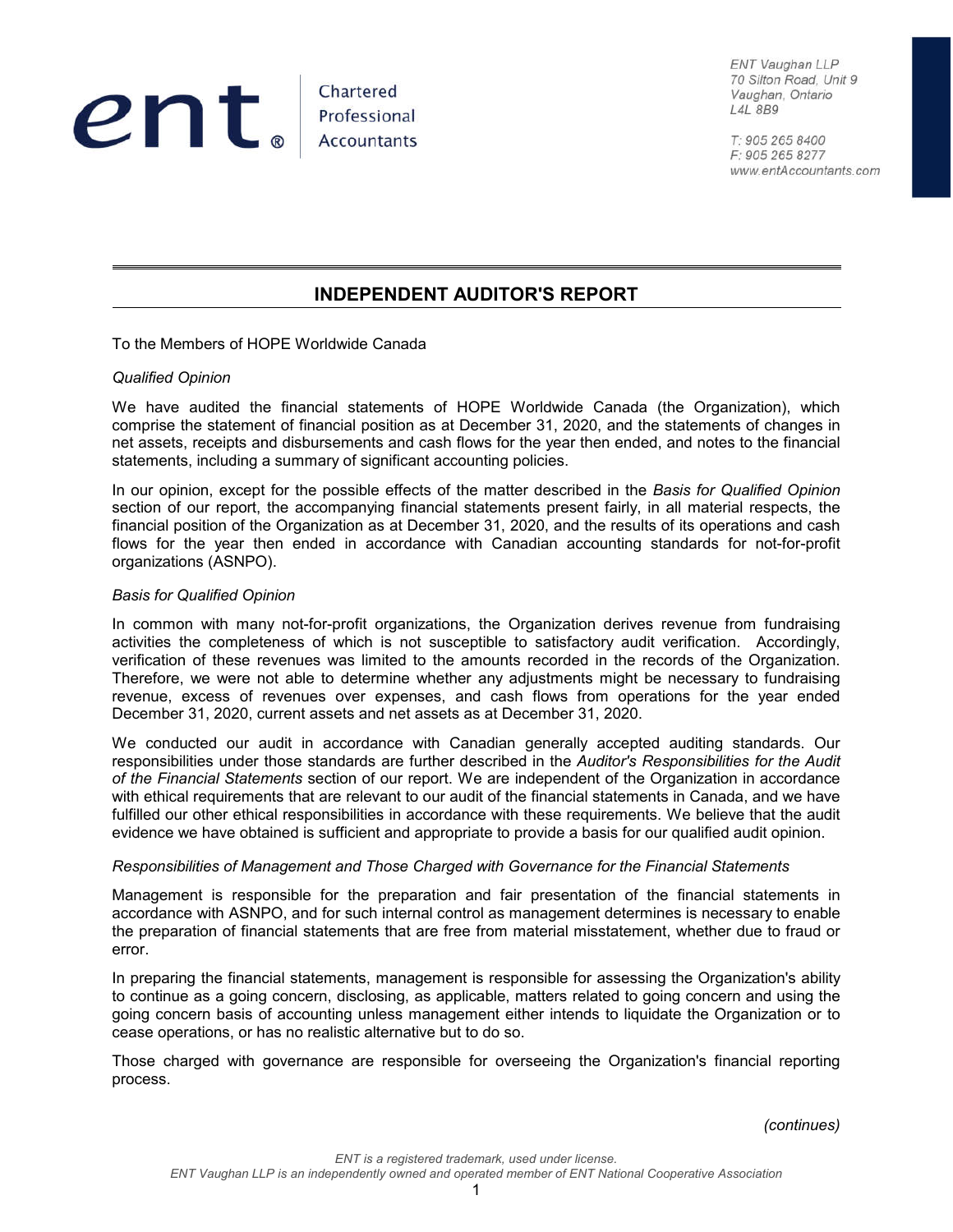#### Independent Auditor's Report to the Members of HOPE Worldwide Canada *(continued)*

#### *Auditor's Responsibilities for the Audit of the Financial Statements*

Our objectives are to obtain reasonable assurance about whether the financial statements as a whole are free from material misstatement, whether due to fraud or error, and to issue an auditor's report that includes our opinion. Reasonable assurance is a high level of assurance, but is not a guarantee that an audit conducted in accordance with Canadian generally accepted auditing standards will always detect a material misstatement when it exists. Misstatements can arise from fraud or error and are considered material if, individually or in the aggregate, they could reasonably be expected to influence the economic decisions of users taken on the basis of these financial statements.

As part of an audit in accordance with Canadian generally accepted auditing standards, we exercise professional judgment and maintain professional skepticism throughout the audit. We also:

- Identify and assess the risks of material misstatement of the financial statements, whether due to fraud or error, design and perform audit procedures responsive to those risks, and obtain audit evidence that is sufficient and appropriate to provide a basis for our opinion. The risk of not detecting a material misstatement resulting from fraud is higher than for one resulting from error, as fraud may involve collusion, forgery, intentional omissions, misrepresentations, or the override of internal control.
- Obtain an understanding of internal control relevant to the audit in order to design audit procedures that are appropriate in the circumstances, but not for the purpose of expressing an opinion on the effectiveness of the Organization's internal control.
- Evaluate the appropriateness of accounting policies used and the reasonableness of accounting estimates and related disclosures made by management.
- Conclude on the appropriateness of management's use of the going concern basis of accounting and, based on the audit evidence obtained, whether a material uncertainty exists related to events or conditions that may cast significant doubt on the Organization's ability to continue as a going concern. If we conclude that a material uncertainty exists, we are required to draw attention in our auditor's report to the related disclosures in the financial statements or, if such disclosures are inadequate, to modify our opinion. Our conclusions are based on the audit evidence obtained up to the date of our auditor's report. However, future events or conditions may cause the Organization to cease to continue as a going concern.
- Evaluate the overall presentation, structure and content of the financial statements, including the disclosures, and whether the financial statements represent the underlying transactions and events in a manner that achieves fair presentation.

We communicate with those charged with governance regarding, among other matters, the planned scope and timing of the audit and significant audit findings, including any significant deficiencies in internal control that we identify during our audit.

ent Vaughan LLP

Woodbridge, ON ENT Vaughan LLP June 15, 2021 Chartered Professional Accountants Licensed Public Accountants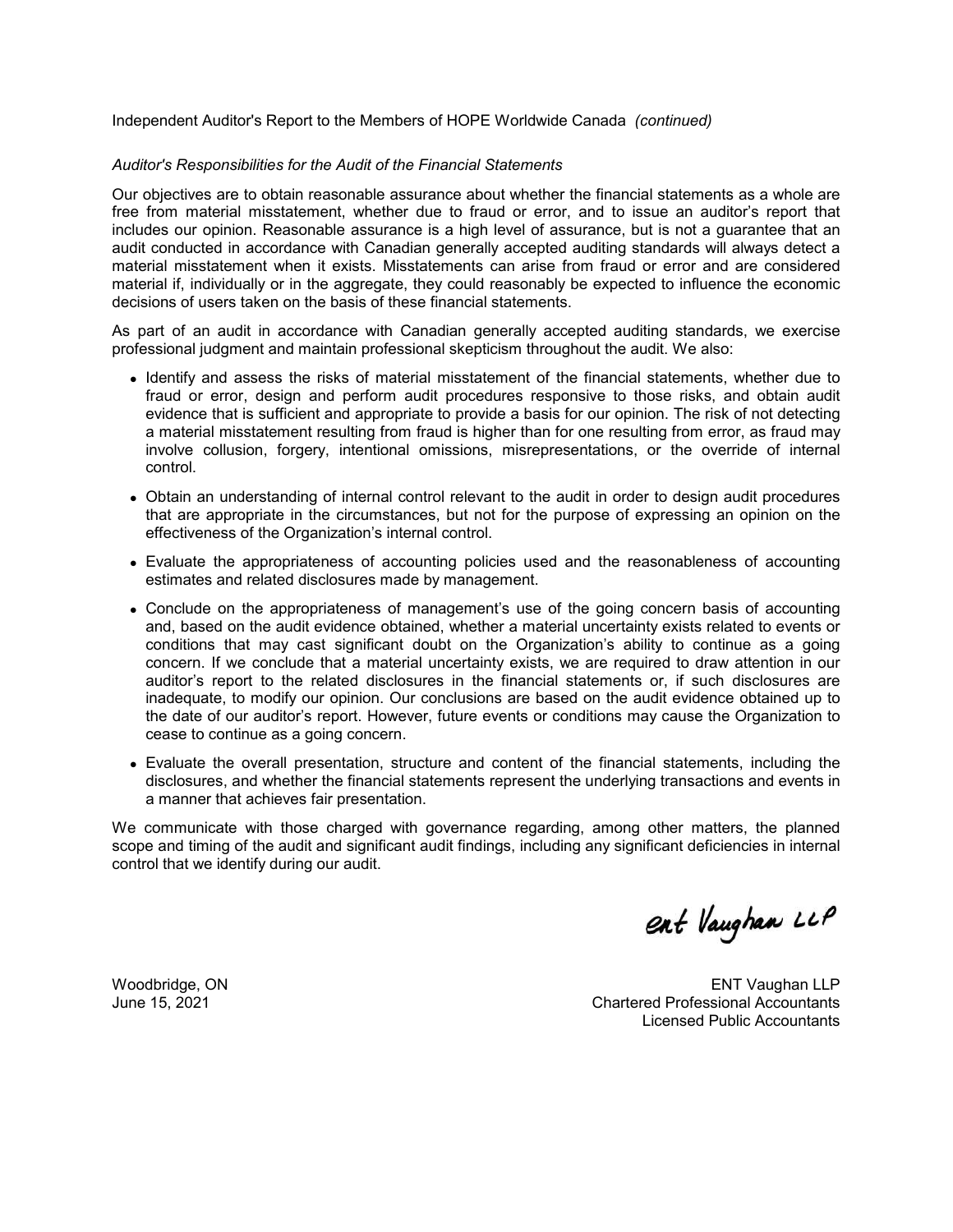### **Statement of Financial Position**

## **As at December 31, 2020**

|                                                                                                                       | 2020 |                                      | 2019                                      |  |
|-----------------------------------------------------------------------------------------------------------------------|------|--------------------------------------|-------------------------------------------|--|
| <b>ASSETS</b>                                                                                                         |      |                                      |                                           |  |
| <b>CURRENT</b><br>Cash (Note 4)<br>Cash - restricted funds (Note 4)<br><b>GST/HST</b> recoverable<br>Chapter advances | \$   | 106,508<br>296,182<br>1,495<br>1,300 | \$<br>91,044<br>277,168<br>1,997<br>3,919 |  |
| <b>TOTAL ASSETS</b>                                                                                                   | S    | 405,485                              | \$<br>374,128                             |  |
| <b>LIABILITIES AND NET ASSETS</b><br><b>CURRENT</b><br>Accounts payable and accrued liabilities                       | \$   | 7,816                                | \$<br>13,989                              |  |
| <b>NET ASSETS</b><br>Net assets                                                                                       |      | 397,669                              | 360,139                                   |  |
| <b>LIABILITIES AND NET ASSETS</b>                                                                                     | \$   | 405,485                              | \$<br>374,128                             |  |

**ON BEHALF OF THE BOARD**

\_\_\_\_\_\_\_\_\_\_\_\_\_\_\_\_\_\_\_\_\_\_\_\_\_\_\_\_\_ *President*

\_\_\_\_\_\_\_\_\_\_\_\_\_\_\_\_\_\_\_\_\_\_\_\_\_\_\_\_\_ *Treasurer*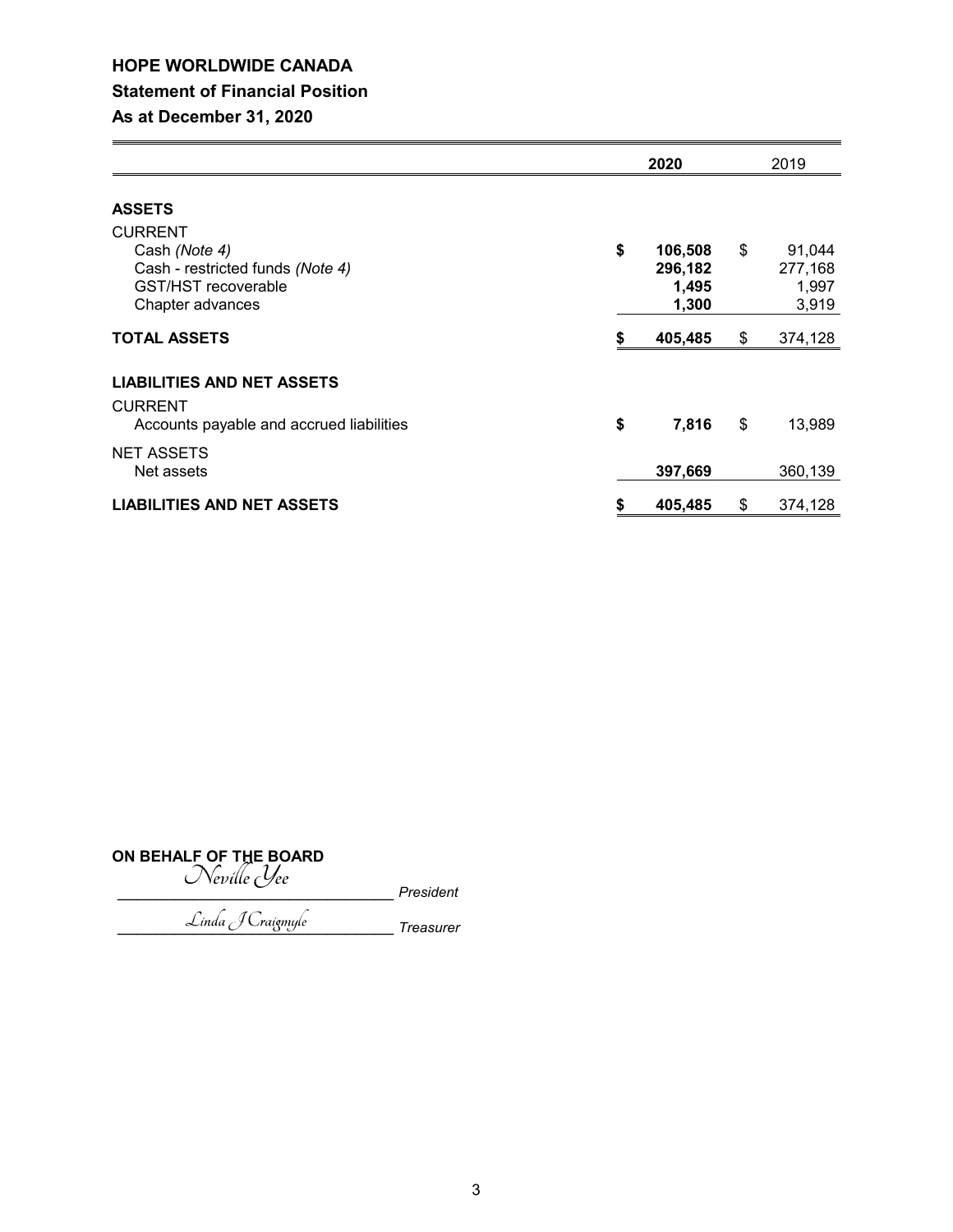## **Statement of Changes in Net Assets**

## **For the Year Ended December 31, 2020**

|                                                            |    | 2019<br><b>Balance</b> |     | Excess of<br>receipts over<br>disbursements Fund transfer |      |              | 2020<br><b>Balance</b> |
|------------------------------------------------------------|----|------------------------|-----|-----------------------------------------------------------|------|--------------|------------------------|
| Unrestricted operating fund                                | \$ | 82,971 \$              |     | 25.277                                                    | -\$  | $(6,761)$ \$ | 101,487                |
| Externally restricted - Moscow orphans<br>and seniors fund |    | 206,549                |     | 3.196                                                     |      |              | 209,745                |
| Internally restricted - Projects & disaster<br>relief fund |    | 70,619                 |     | 9,057                                                     |      | 6,761        | 86,437                 |
|                                                            | S  | 360,139                | \$. | 37,530                                                    | - \$ | S            | 397,669                |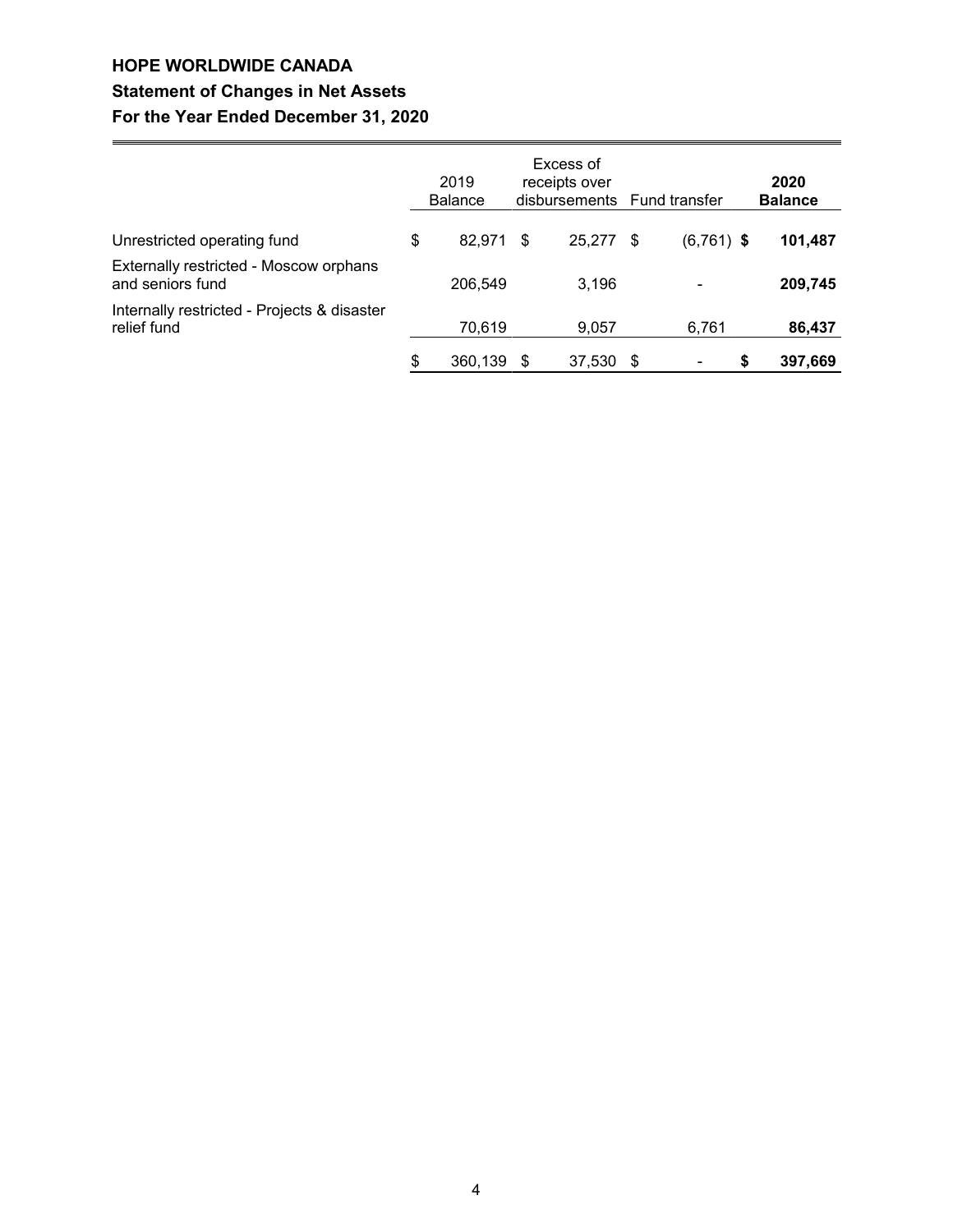### **Statement of Receipts and Disbursements**

**For the Year Ended December 31, 2020**

|                                  | Unrestricted<br>Operating | Externally<br>Restricted<br><b>Moscow</b><br>Orphans and<br>Seniors | Internally<br>Restricted<br>Projects &<br><b>Disaster Relief</b> | 2020<br><b>Total</b> | 2019<br>Total  |
|----------------------------------|---------------------------|---------------------------------------------------------------------|------------------------------------------------------------------|----------------------|----------------|
|                                  |                           |                                                                     |                                                                  |                      |                |
| <b>RECEIPTS</b>                  |                           |                                                                     |                                                                  |                      |                |
| Receipted donations              | \$<br>7,454               | \$<br>200,000                                                       | \$<br>50,275                                                     | \$<br>257,729        | \$<br>265,921  |
| Receipts from Canadian charities | 20,846                    |                                                                     | 46,276                                                           | 67,122               | 54,456         |
| Fund raising events              | 21,855                    |                                                                     | 9,574                                                            | 31,429               | 26,351         |
| Administration fee collected     | 26,771                    |                                                                     |                                                                  | 26,771               | 28,793         |
| Receipts from Hope Worldwide US  | 4,358                     |                                                                     |                                                                  | 4,358                | 20,929         |
| Non receipted donations          | 1,533                     |                                                                     |                                                                  | 1,533                | 10,226         |
| Corporate donations              |                           |                                                                     |                                                                  |                      | 8,640          |
| Grant                            |                           |                                                                     |                                                                  |                      | 3,512          |
| <b>Blue Nose receipted</b>       |                           |                                                                     |                                                                  |                      | 710            |
|                                  | 82,817                    | 200,000                                                             | 106,125                                                          | 388,942              | 419,538        |
|                                  |                           |                                                                     |                                                                  |                      |                |
| <b>DISBURSEMENTS</b>             |                           |                                                                     |                                                                  |                      |                |
| Projects foreign countries       | 14,380                    | 189,454                                                             | 82,043                                                           | 285,877              | 278,674        |
| Administration fee               | 7,852                     | 7,000                                                               | 11,919                                                           | 26,771               | 28,793         |
| Professional fees                | 12,873                    |                                                                     |                                                                  | 12,873               | 10,654         |
| Program expenses                 | 10,604                    |                                                                     | 1,400                                                            | 12,004               | 46,628         |
| Insurance                        | 6,516                     |                                                                     |                                                                  | 6,516                | 6,145          |
| Office and general expenses      | 3,326                     |                                                                     |                                                                  | 3,326                | 5,228          |
| Bank and fee charges             | 773                       | 350                                                                 | 1,706                                                            | 2,829                | 828            |
| Website expense                  | 832                       |                                                                     |                                                                  | 832                  | 583            |
| Advertising and promotion        | 658<br>379                |                                                                     |                                                                  | 658                  | 1,974          |
| Fund raising/event expenses      |                           |                                                                     |                                                                  | 379                  | 4,166          |
| Training<br>Benevolence          | 244<br>100                |                                                                     |                                                                  | 244<br>100           | $\blacksquare$ |
| Travel                           | 18                        |                                                                     |                                                                  | 18                   | 24,501         |
| Conferences/seminars             |                           |                                                                     |                                                                  |                      | 10,439         |
| HYC sponsorship                  |                           |                                                                     |                                                                  |                      | 9,300          |
| Salaries and wages               |                           |                                                                     |                                                                  |                      | 3,732          |
|                                  |                           |                                                                     |                                                                  |                      |                |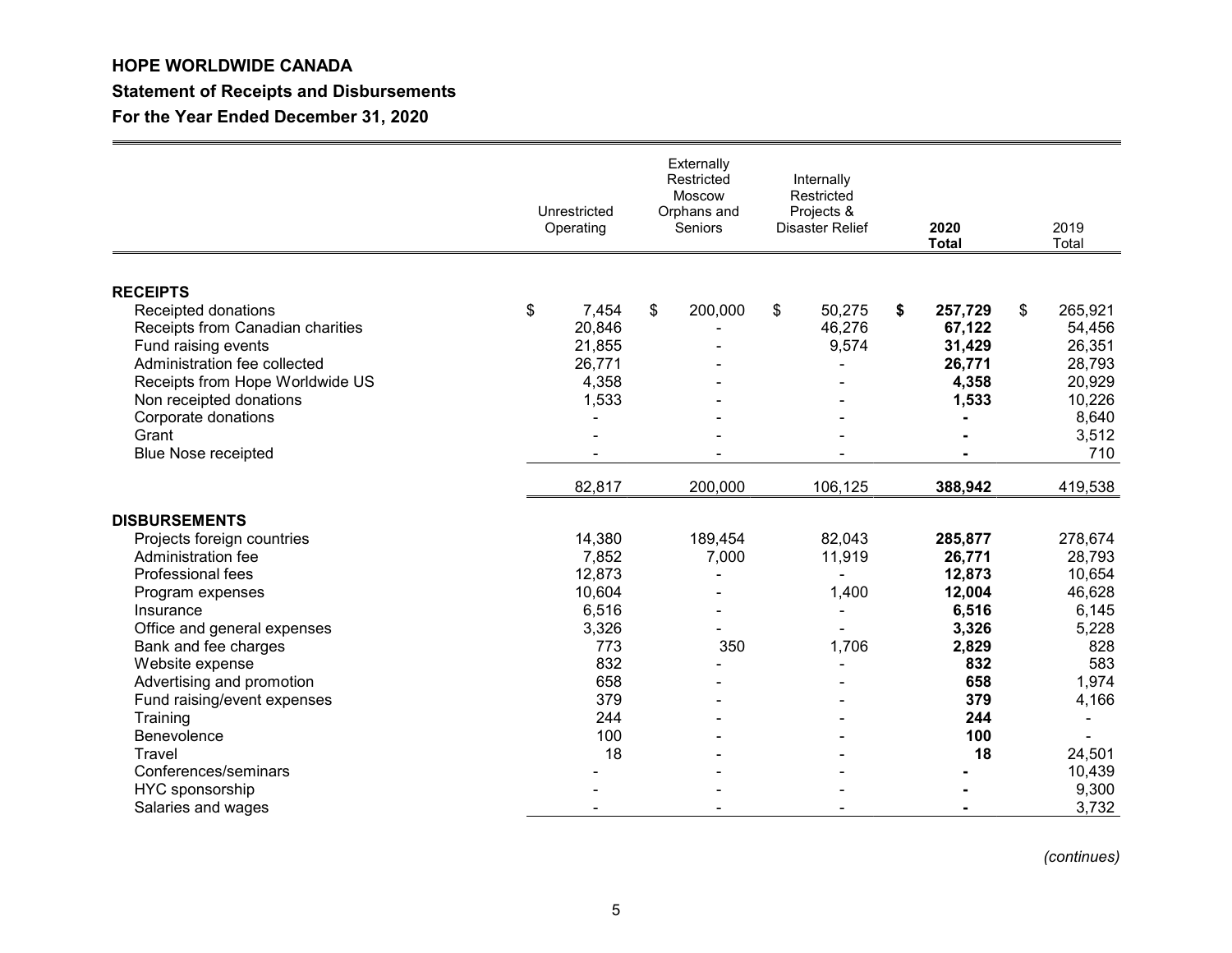**Statement of Receipts and Disbursements** *(continued)*

**For the Year Ended December 31, 2020**

|                                                                                     |     | Unrestricted<br>Operating | Externally<br>Restricted<br><b>Moscow</b><br>Orphans and<br><b>Seniors</b> | Internally<br>Restricted<br>Projects &<br>Disaster Relief |   | 2020<br><b>Total</b> | 2019<br>Total |
|-------------------------------------------------------------------------------------|-----|---------------------------|----------------------------------------------------------------------------|-----------------------------------------------------------|---|----------------------|---------------|
|                                                                                     |     | 58,555                    | 196,804                                                                    | 97,068                                                    |   | 352,427              | 431,645       |
| <b>EXCESS (DEFICIENCY) OF RECEIPTS OVER</b><br><b>DISBURSEMENTS FROM OPERATIONS</b> |     | 24,262                    | 3,196                                                                      | 9,057                                                     |   | 36,515               | (12, 107)     |
| <b>OTHER INCOME</b><br>Interest income<br>Other income                              |     | 1,015                     | ۰                                                                          | $\blacksquare$                                            |   | 1,015                | 1,451<br>720  |
|                                                                                     |     | 1,015                     |                                                                            |                                                           |   | 1,015                | 2,171         |
| <b>EXCESS (DEFICIENCY) OF RECEIPTS OVER</b><br><b>DISBURSEMENTS</b>                 | \$. | 25,277                    | \$<br>3,196                                                                | \$<br>9,057                                               | S | 37,530               | \$<br>(9,936) |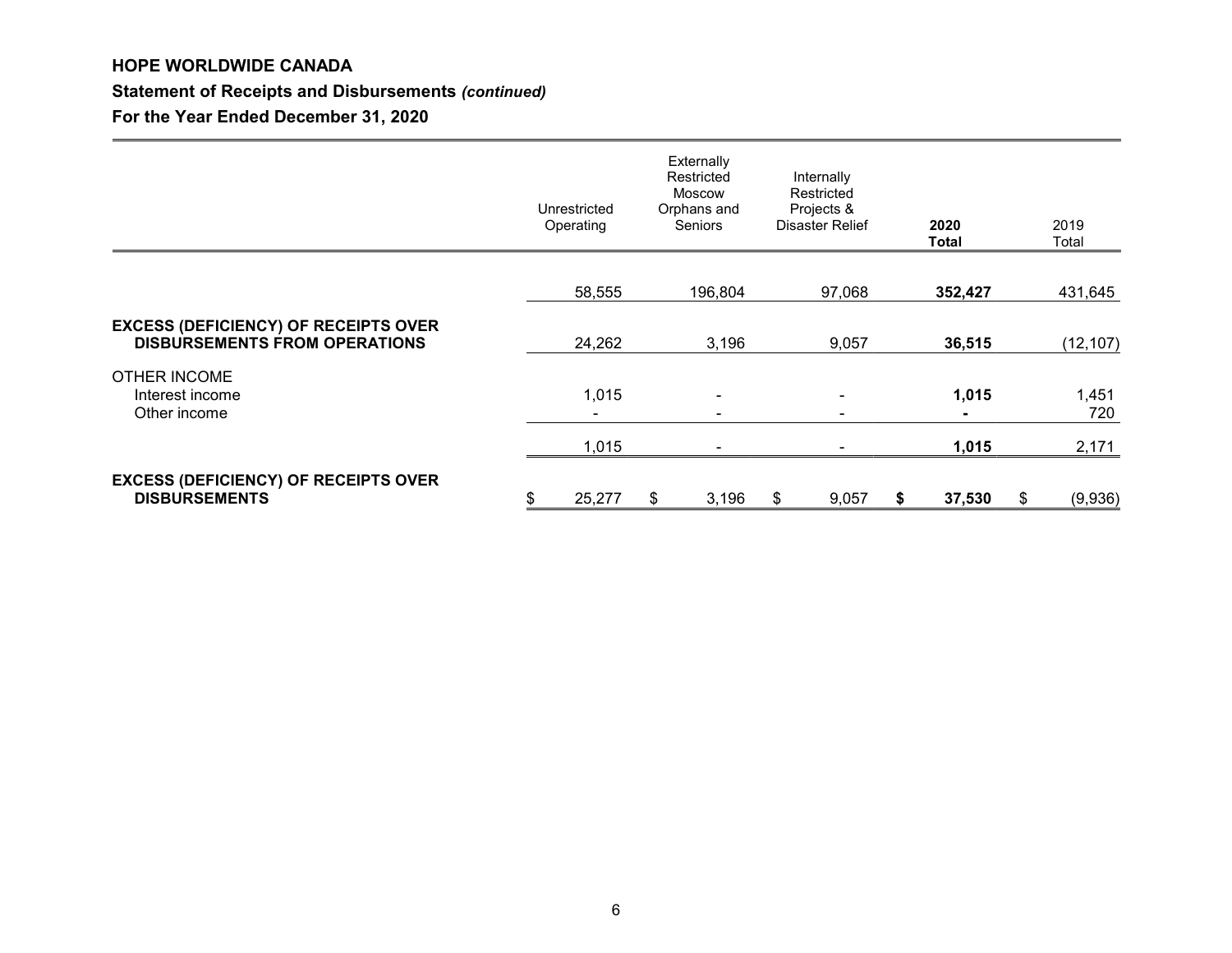## **Statement of Cash Flows**

## **For the Year Ended December 31, 2020**

|                                                                                                                                                               |    | 2020                                  | 2019 |                                      |  |
|---------------------------------------------------------------------------------------------------------------------------------------------------------------|----|---------------------------------------|------|--------------------------------------|--|
| <b>OPERATING ACTIVITIES</b><br>Excess (deficiency) of receipts over disbursements                                                                             | S  | 37,530                                | \$   | (9,936)                              |  |
| Changes in non-cash working capital:<br>Cash - restricted funds<br><b>GST/HST</b> recoverable<br>Accounts payable and accrued liabilities<br>Chapter advances |    | (19, 014)<br>502<br>(6, 173)<br>2,619 |      | (3,044)<br>(1, 440)<br>5,913<br>(72) |  |
|                                                                                                                                                               |    | (22,066)                              |      | 1,357                                |  |
| <b>INCREASE (DECREASE) IN CASH FLOW</b>                                                                                                                       |    | 15,464                                |      | (8,579)                              |  |
| Cash - beginning of year                                                                                                                                      |    | 91,044                                |      | 99,623                               |  |
| <b>CASH - END OF YEAR (Note 4)</b>                                                                                                                            | \$ | 106,508                               | \$   | 91,044                               |  |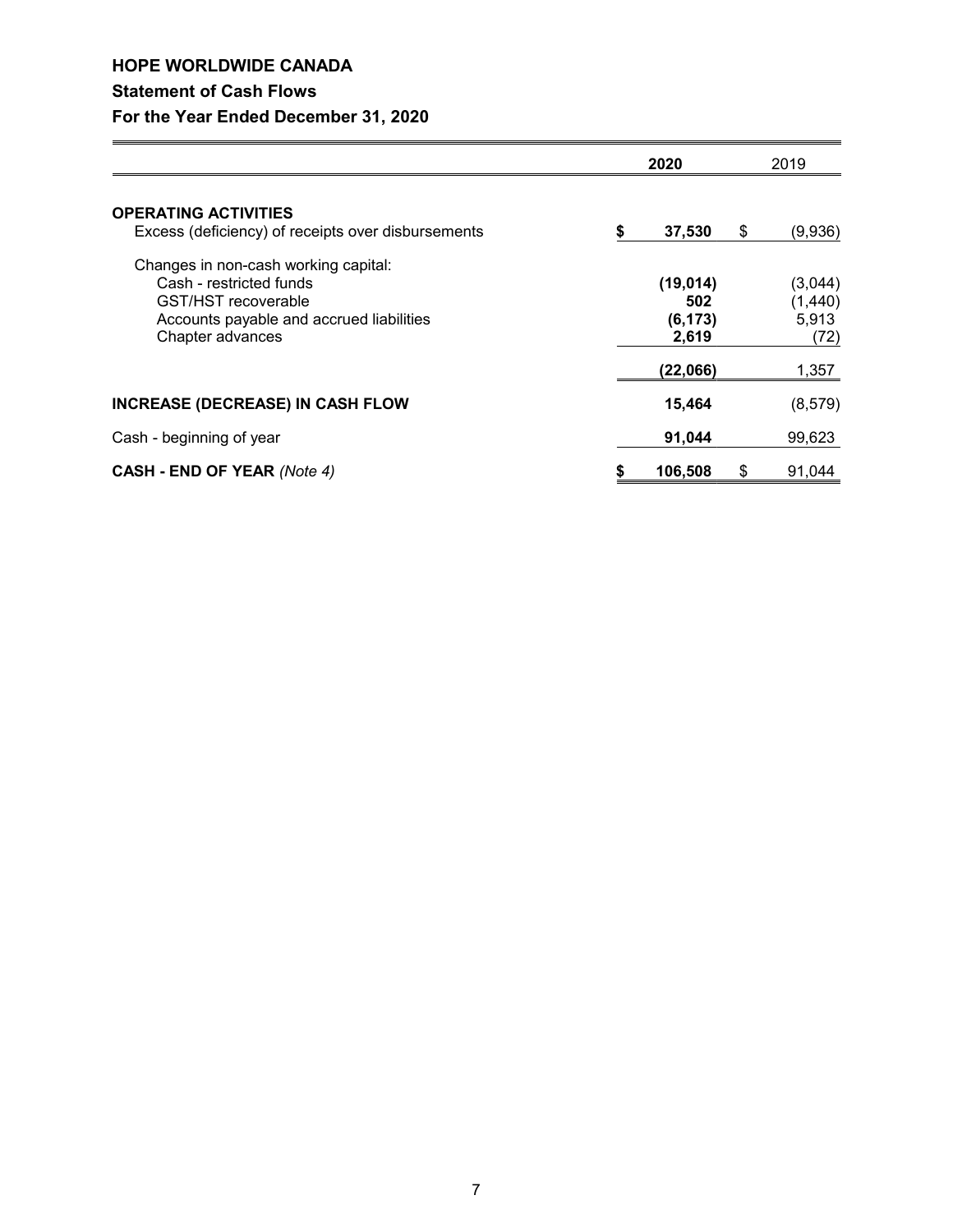#### 1. PURPOSE OF THE ORGANIZATION

HOPE Worldwide CANADA (the "organization") is a charitable organization incorporated provincially in November 1993 under the Not-for-profit Corporations Act of Ontario.As a registered charity the organization is exempt from the payment of income tax under Section 149(1) of the Income Tax Act.

The organization principal objectives are: to care for the poor, needy and aged; to support medical facilities for the sick; to provide food and shelter for the homeless; to provide education and training for unskilled youth; to provide relief for victims of famine and disaster and to care for widows and orphans.

#### 2. SUMMARY OF SIGNIFICANT ACCOUNTING POLICIES

#### Basis of presentation

The financial statements were prepared in accordance with Canadian accounting standards for notfor-profit organizations (ASNFPO).

#### Fund accounting

HOPE Worldwide Canada follows the restricted fund method of accounting for contributions.

The Unrestricted Fund accounts for the organization's program delivery and administrative activities. This fund reports unrestricted resources and operating grants.

The Restricted Fund reports resources that are to be used for external programs specifically Externally Restricted Moscow Orphans and Seniors Fund and Internally Restricted Projects & Disaster Relief Fund

#### Cash and Cash Equivalents

The organization considers monies in the bank and other short-term investments with original maturities of 90 days or less at the date of acquisition as cash and cash equivalents. These are monies that are readily available for use by the Board of Directors.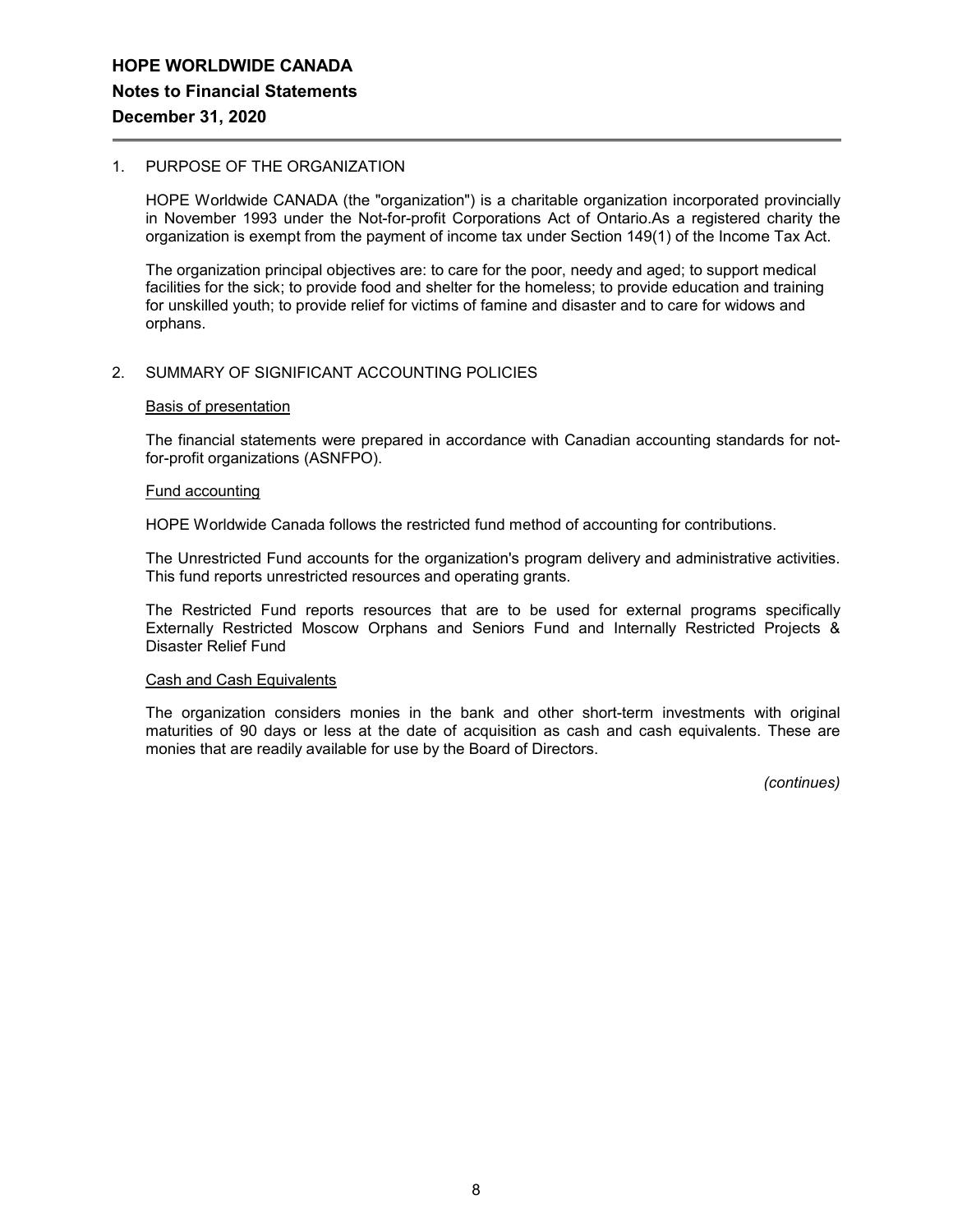#### 2. SUMMARY OF SIGNIFICANT ACCOUNTING POLICIES *(continued)*

#### Financial instruments policy

Financial instruments are recorded at fair value when acquired or issued.

Measurement of financial instruments: HOPE worldwide Canada initially measures its financial assets and financial liabilities at fair value, except for certain related party transactions that are measured at the carrying amount or exchange amount, as appropriate.

HOPE worldwide Canada subsequently measures all its financial assets and financial liabilities at cost or amortized cost, except for investments in equity instruments that are quoted in an active market, which are measured at fair value. Changes in fair value of these financial instruments are recognized in net income.

Financial assets measured at amortized cost on a straight-line basis include cash and cash equivalents, and advances receivable.

Financial liabilities measured at amortized cost on a straight-line basis include accounts payable and all accruals.

Impairment: Financial assets measured at cost are tested for impairment when there are indicators of impairment. The amount of the write-down is recognized in net income. The previously recognized impairment loss may be reversed to the extent of the improvement, directly or by adjusting the allowance account, provided it is no greater than the amount that would have been reported at the date of the reversal had the impairment not been recognized previously. The amount of the reversal is recognized in net income.

Transaction costs: The organization's transaction costs related to financial instruments that will be subsequently measured at fair value are recognized in net income in the period incurred. The carrying amount of the financial instruments that will not be subsequently measured at fair value is adjusted for transaction costs directly attributable to the origination, issuance or assumption of these instruments.

#### Net assets

- a) Net assets invested in property and equipment represents the organization's net investment in property and equipment which is comprised of the unamortized amount of property and equipment purchased with restricted funds.
- b) Internally restricted net assets are funds which have been designated for a specific purpose by the organization's Board of Directors.
- c) Unrestricted net assets comprise the excess of revenue over expenses accumulated by the organization each year, not of transfers, and are available for general purposes.

#### Revenue recognition

HOPE Worldwide Canada recognizes all donations (unrestricted and restricted) as revenue when received. Income from Fundraising events is recognized as revenue when the event occurs and monies are received.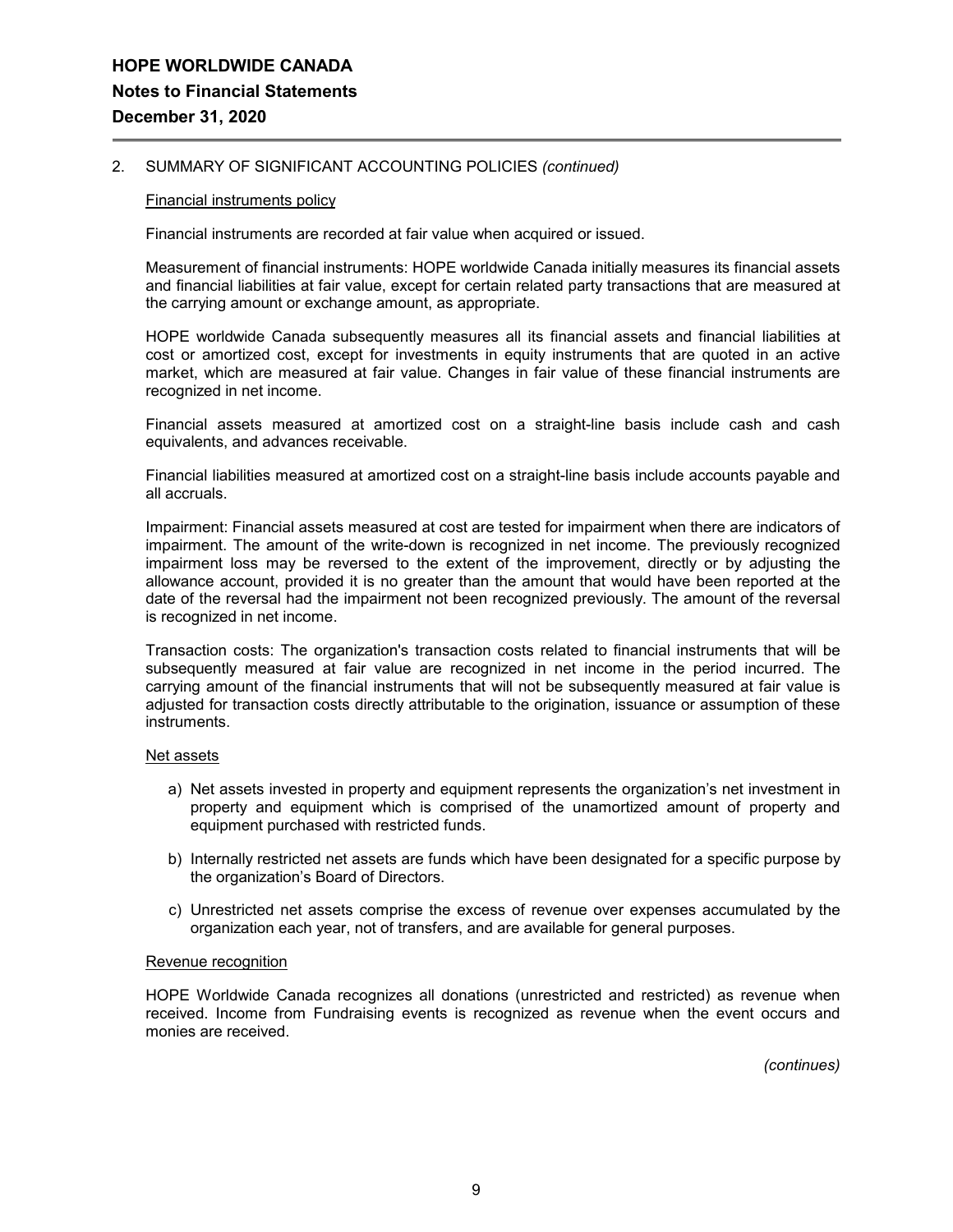#### 2. SUMMARY OF SIGNIFICANT ACCOUNTING POLICIES *(continued)*

#### Measurement uncertainty

The preparation of financial statements in conformity with Canadian accounting standards for not-forprofit organizations requires management to make estimates and assumptions that affect the reported amount of assets and liabilities, disclosure of contingent assets and liabilities at the date of the financial statements and the reported amounts of revenues and expenses during the period. Such estimates are periodically reviewed and any adjustments necessary are reported in earnings in the period in which they become known. Actual results could differ from these estimates. Accounts which include estimates are advances receivable, HST recoverable, and accounts payable.

#### Contributed services

A substantial number of unpaid volunteers have made significant contributions of their time to HOPE worldwide Canada. These volunteers have a significant impact on making the organization effective. However, the value of these services is not reflected in the financial statements because of the difficulty in determining their fair value.

#### 3. RESTRICTED FUNDS

Externally Restricted Moscow Orphans and Seniors Fund

This fund accounts for the funding received and expenses incurred for programs in Moscow to care for orphans and the aged. Effective March 1, 2010 a contract for services was agreed to between HOPE Worldwide Canada and HOPE worldwide - Russia for the purpose of performing charitable services.

#### Internally Restricted Projects & Disaster Relief Fund

This fund accounts for the funding received and the expenses incurred for relief in various countries of the world. HOPE Worldwide Canada has contracts for services with specified project designates to carry out relief efforts in the following countries: Ukraine; Cote D'Ivoire; India; Philippines, Cambodia; Kenya;Haiti and Nepal.

#### 4. CASH

|                                 | 2020                     | 2019 |                   |
|---------------------------------|--------------------------|------|-------------------|
| Cash<br>Cash - restricted funds | 106,508<br>\$<br>296,182 |      | 91,044<br>277,168 |
|                                 | 402,690                  | \$   | 368,212           |

#### 5. FINANCIAL INSTRUMENTS

The organization's financial instruments consist of cash, GST/HST recoverable, accounts payable and accrued liabilities. Unless otherwise noted, it is management's opinion that the organization is not exposed to significant interest, currency or credit risks arising from these financial instruments. The fair value of these financial instruments approximate their carrying value, unless otherwise noted, due to the relatively short periods to maturity of the instruments.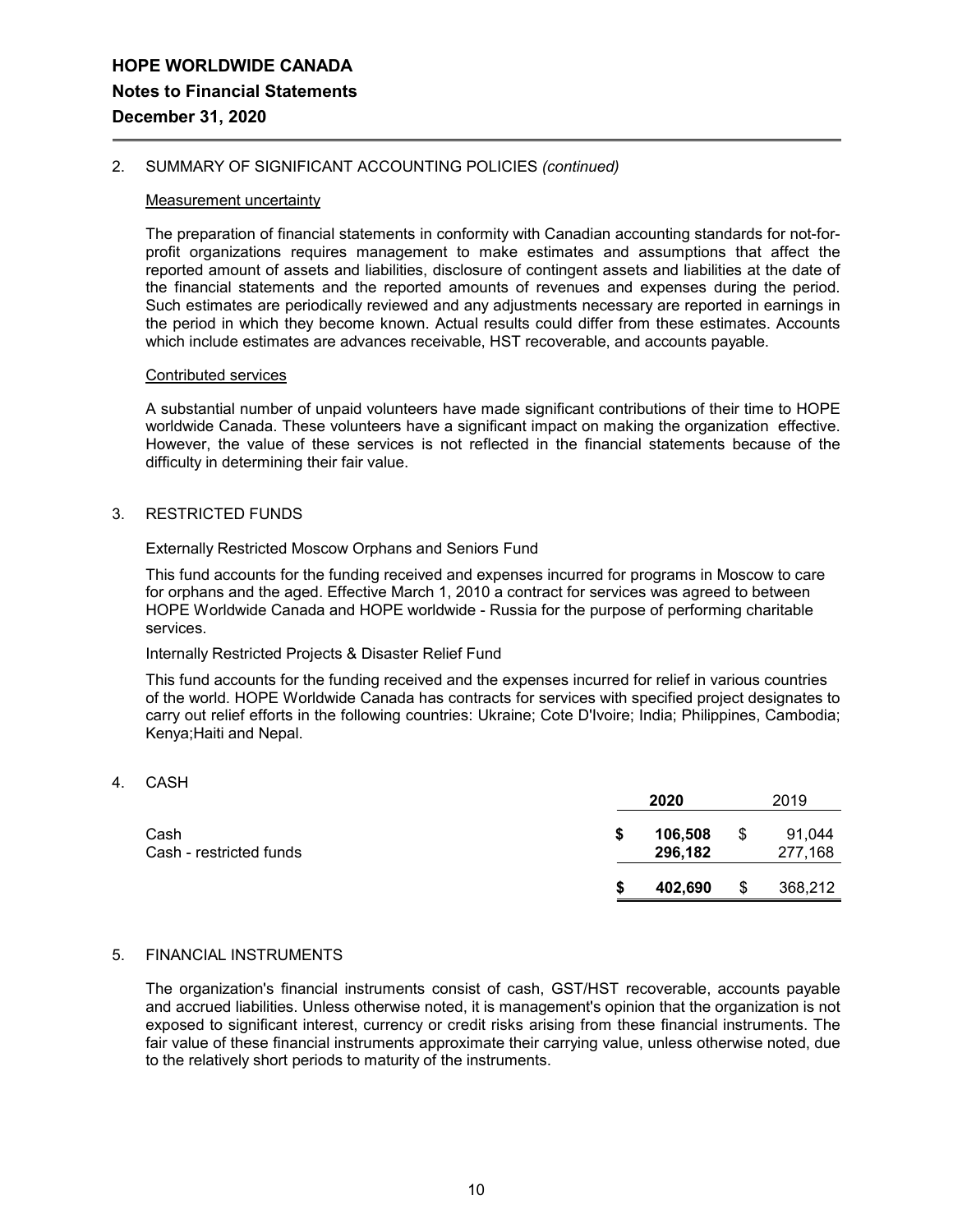#### 6. INTERFUND TRANSFERS

The Board of Directors approved that funds be transferred from the Unrestricted Fund to cover potential short falls in the Restricted-Disaster Relief Fund. The Board of Directors approved the transfer to ensure the fund is at the appropriate levels. During the period \$6,761 was transferred from the operating fund to the Restricted Fund.

#### 7. SUBSEQUENT EVENTS

In March 2020, the World Health Organization declared a global pandemic due to the novel coronavirus (COVID-19). The situation is constantly evolving, and the measures put in place are having multiple impacts on local, provincial, national and global economies.

As at June 15, 2021, the organization is aware of changes in its operations as a result of the COVID-19 crisis.

Management is uncertain of the effects of these changes on its financial statements and believes that any disturbance may be temporary; however, there is uncertainty about the length and potential impact of the disturbance.

As a result, we are unable to estimate the potential impact on the organization's operations as at the date of these financial statements.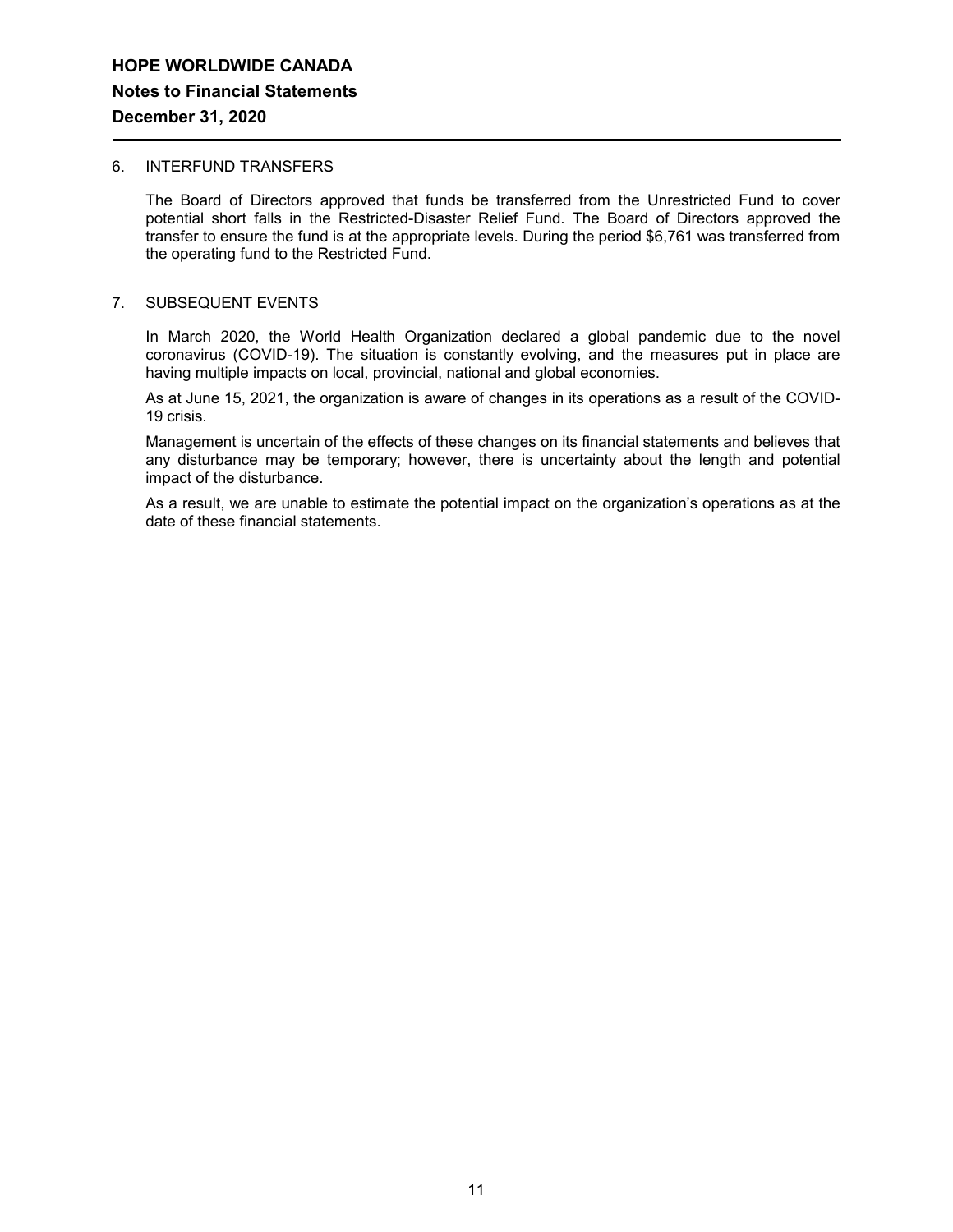## Audit Trail

# **SIGNORITY**

**SIGNER(S)** Document ID: 822059 Document Status: Completed

Document Title: 20 Hope Worldwide Canada- Financial statements Document GUID: c2b14c57-83b0-484d-bc67-59c5dc853a0b Signing with: Legally-binding eSignatures



| Name:                            | Neville Yee                  |
|----------------------------------|------------------------------|
| Role:                            | Signer                       |
| Sequence:                        | 1                            |
| Email:                           | neville.yee@hopewwcanada.org |
| <b>Signing Status:</b> Finalized |                              |
| <b>Authentication:</b> None      |                              |

Neville Yee



| Name:                     | linda Craigmyle                |
|---------------------------|--------------------------------|
| Role:                     | Signer                         |
| Sequence:                 | 1                              |
| Email:                    | linda.craigmyle@hopewwcanada.o |
| Signing Status: Finalized | rg                             |
| Authentication: None      |                                |

Linda J Craigmyle